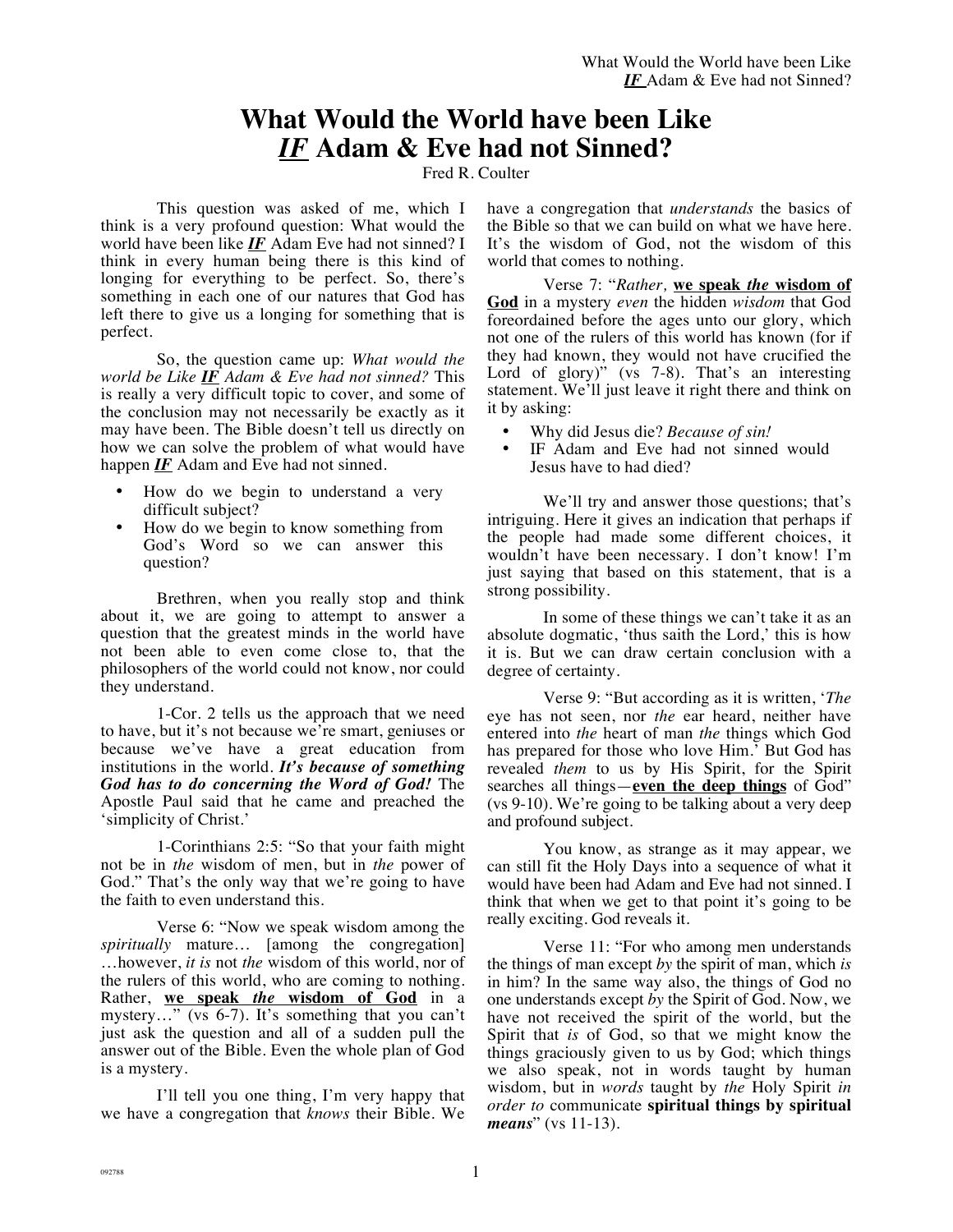This is how we are going to come to a reasonable conclusion on what the world would have been like if Adam and Eve had not sinned. Just think how much easier childrearing would be; how safe the world would be. We can think of all of these possibilities.

How then do we begin to understand this? *The basic way we do with everything else, you start with the basics!* You begin with what you know. You begin with what you understand of the Word of God and you build on that foundation. That's the way you always understand something that you don't know.

There was a man who ran faster than any other human being in the world in the late 1980s, but he cheated! He didn't do it right, so what happened, the gold medal was taken away and given to another. That's a little Scriptural, too—isn't it? Jesus said, *'None can come to Me but by the Father, and if you enter in any other door, you're a thief and robber.'*

There we can learn a lesson, too. We're not going to come in with some brand new idea foreign to the Bible. We're not going to start off with some idea that someone has and say, 'Oh, that's interesting doctrine.' That's how you test and prove all things by the Word of God.

#### **The Foundation: God is Love**

- What is the most important foundation we begin with?
- What is it we start with to understand this so that we don't end losing the golden crown?

*We start with*:

• What is God? *God is love!*

That's the basic foundation to begin. Any other point to begin with we may 'miss the boat,' the point, or we may not understand it. God is love and we know two Scriptures that fit into that:

1-John 4:8[transcriber's correction] and 16: "…**God is love**…" Everything that God does is based upon *love.*

- this love will correct
- this love will punish
- this love is against evil
- *because God is righteous*

We need to have the concept of love, *as God is love,* not love as emotional people think that only love is goodness, kindness and all that sort of thing. That is part of love, but when you have something that you have to do that is grievous, if you have love *it's hard for you to do!* Same way with God; exactly the same way!

Let's take another basic principle that we need to understand. This is something that is important for us to realize in understanding the situation with Adam and Eve and the children of Adam and Eve.

Matthew 22:37: "And Jesus said to him, 'You shall love *the* Lord your God with all your heart, and with all your soul, and with all your mind.'" In the account in Mark it adds *with all your strength!* That means with every fiber of your being:

- your thoughts
- your attitude
- your work
- your goals
- your purpose
- everything that you do

We're going to see that that's very important in relationship to what Adam and Eve did.

Verse 38: "This is *the* first and greatest commandment; and *the* second *one is* like it: 'You shall love your neighbor as yourself.' **On these two commandments hang all the Law and the Prophets**" (vs 38-40).

If God is love—which He is; and the greatest commandment—the first, primary, absolute greatest commandment is to love God and then your neighbor, and upon these two hang all the Law and the Prophets. It's also telling us that on these two hang everything that God has done, because God is love. That's important for us to understand when we come to the account of Adam and Eve.

#### **God has a Purpose**

Now let's look at another principle that is true. So far I haven't covered a Scripture that you don't know, but let's see how we can put all of this together. It's kind of like the English language, or any other language. In the English language there are 26 letters in the alphabet. How many hundreds of thousands of different words and combinations of words can you do with those 26 basic letters? *An almost innumerable number of words, concepts and ideas!* It's the same way with God's way; same way with His Word.

Isaiah 45:18: "For thus says the LORD the Creator of the heavens, He Himself *is* God, Who formed the earth and made it; He has established it. He created it not in vain…" *God has a purpose!* We can all agree that God has a purpose. We know that He has a purpose because He tells us He has a purpose. *There is a purpose that God has proposed for the whole earth!*

• Is God going to accomplish His purpose?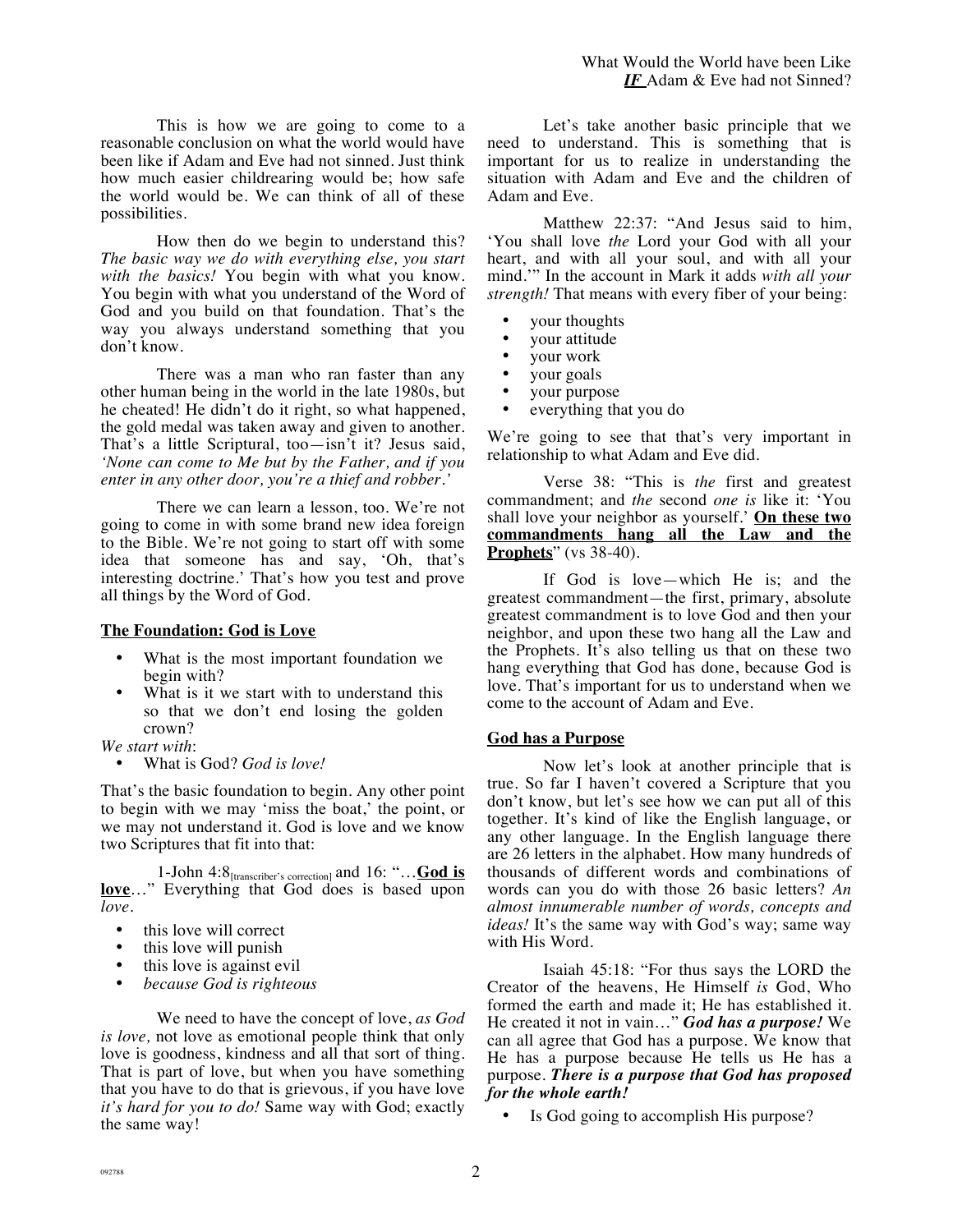- What is the overall purpose of God's plan?
- *Have sons/daughters in His kingdom!*

That's the overall purpose based upon love and obedience.

- In that purpose, can there be more than one way to fulfill it? *There could be!*
- What is the one constant factor we have in this whole equation? *GOD!*

*God says, 'I change not!'*

- What is the variable in relationship to human beings? *Human beings! We are the variable!*
- Did God know that there would be variables with us? *Absolutely! Yes, He did!*

Isaiah 14:24: "The LORD of hosts has sworn, saying, 'Surely as I have thought, so it shall come to pass… [God is going to do; it's going to be done!] …and **as I have purposed,** *so* **it shall stand**.'"

See the solid foundation we're building this on? We're starting with the things that are concrete and known.

Verse 26: "This *is* the purpose that *is* purposed upon all the earth; and this *is* the hand that *is* stretched out upon all the nations, for the LORD of hosts has purposed, and who shall reverse *it*? And His hand is stretched out, and who shall turn it back?" (vs 26-27). That is a statement that can apply to anything that God can do.

God created the heavens and the earth. It says, 'In the beginning God created the heavens and the earth.' He had a plan and purpose for doing that. He has a meaning for everything that He does. He says:

Isaiah 45:18: "…He created it not in vain…" So, it's also telling us that there's nothing that's going to go against the purpose of God.

Does that mean that God cannot alter or change the way that He's going to get there? *No, it doesn't!* God can alter and change the way He's going to get from one place to another, or from the beginning of His plan to the end of His plan. *He knows how He's going to do it!*

"…*but* formed it to be inhabited. 'I *am* the LORD, and *there is* no other. I have not spoken in secret, in a dark place of the earth. I did not say to the seed of Jacob, "Seek me in vain." I the LORD speak righteousness, I declare things that are right" (vs 18-19). I want us to *think* right at this point!

- Did God tell Adam and Eve things that were right?
- Did He declare it to them?
- *Yes, He had to, and yes, God did!*

Verse 20: "'Gather yourselves and come; draw near together, you who have escaped of the nations; they have no knowledge who carry the wood of their graven image, and those who pray to a god *that* cannot save. Declare and bring near; yea, let them take counsel together. Who has declared this of old? *Who* has told it from ancient times? Have not I, the LORD? And *there is* no other God besides Me; a just God and a Savior; there is none besides Me. Turn to Me, and be saved, all the ends of the earth; for I *am* God, and there *is* none else. I have sworn by Myself, the word has gone out of My mouth *in* righteousness, and shall not turn back, that unto Me every knee shall bow, every tongue shall swear.' *One* shall say, 'Only in the LORD do I have righteousness and strength; even to Him shall men come. And they are ashamed, all who are angry against Him.' In the LORD shall all the seed of Israel be justified, and shall glory" (vs 20-25).

Those are eternal, everlasting, complete statements of God's purpose.

- Could we change the names in that declaration of God?
- Could we, instead of saying, 'O seed of Jacob' could that not have been 'O seed of Adam'?
- *Probably, yes!*

## **The End from the Beginning, How to Get There**

Isaiah 46:9: "Remember the former things of old; for I *am* God, and there is none else, I am God, and there is none like Me, **declaring the end from the beginning,** and from ancient times the things which were not *yet* done, saying, "My counsel shall stand, and I will do all My pleasure" (vs 9-10). Is that true at any time? *Yes, it is true!*

Let's take this a couple of steps further and see some things that are important. Is there only one way of history from the beginning to the end? If you have the beginning over here and the end over there, is there only one way to get from there to here? I imagine that every one of us in coming here, we all took a little bit of a different route. Every one of us got here a little differently. We all came in a different kind of car.

That's a very simple analogy to see that we go from the beginning to the ending—*whatever God has determined is the beginning and whatever God has determined is the ending*—is there one way of God to get there? We know that there are certain requirements that God gives. Jesus said, 'I am the Way, the Truth and the Life.' We know that, but how do we get there?

Has God given Himself some flexibility to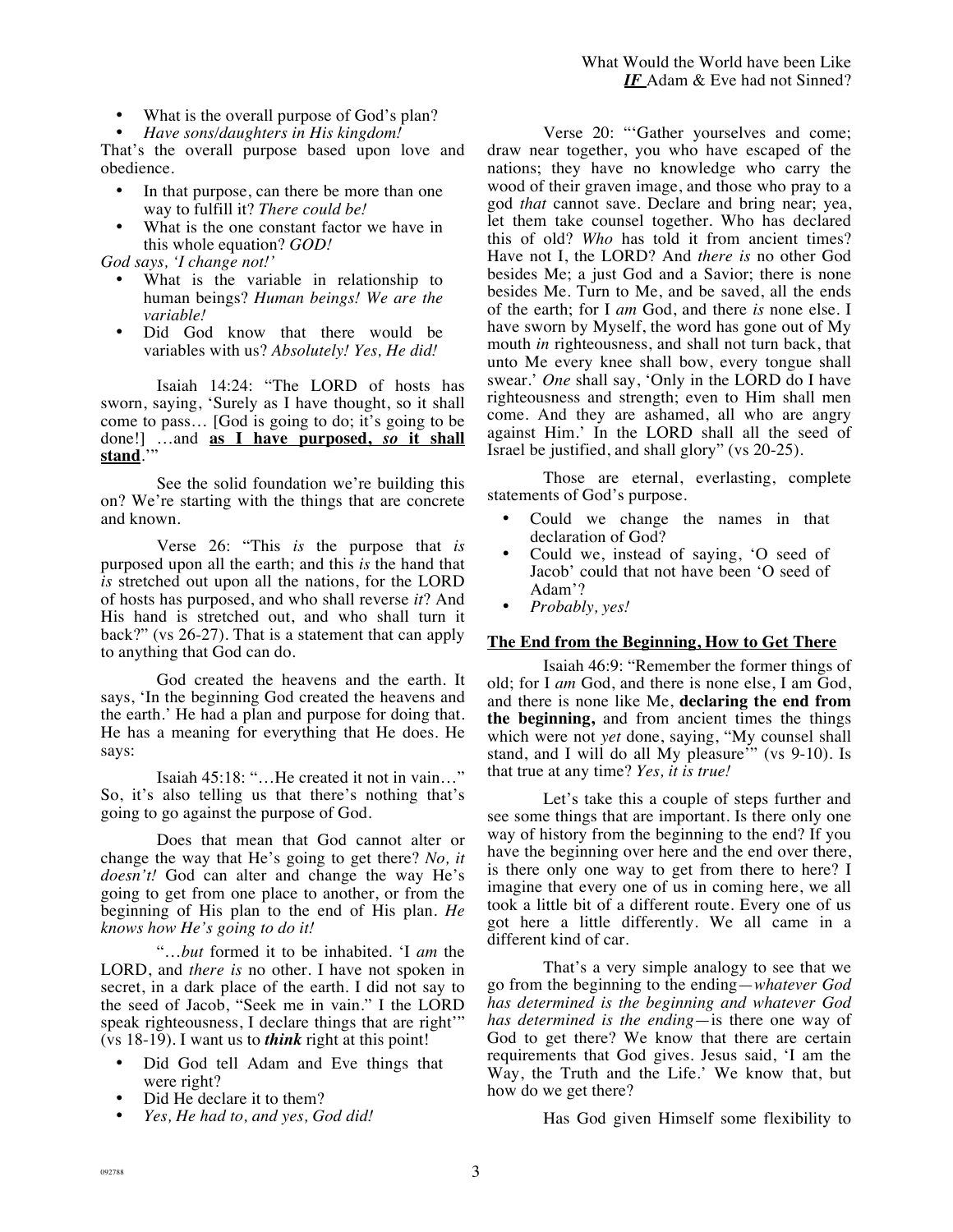do what He wants to do because He is God? *Absolutely!*

Isaiah 55:8: "'For My thoughts *are* not your thoughts…'" We can't sit down and just think this out and come to a conclusion. It has to be with the thoughts of God, the words of God, what God's Spirit puts in our mind. I'm thankful to be preaching to an audience that really understands the basics of the Bible.

"'…nor your ways My ways,' says the LORD. 'For *as* the heavens are higher than the earth, so are My ways higher than your ways, and My thoughts than your thoughts'" (vs 8-9).

- God is eternal
- God has all power
- God has more than one way to solve a problem
- God has more than one way in dealing with people
- God has more than one way to accomplish His plan

Even if it is one of several different ways, it is still *God's way!* It is still *only God's way!* Here's how we're going to understand:

Job 32:8: "But *there is* **a spirit in man**… [if we have God's Holy Spirit that's in addition to it] …and the inspiration of the Almighty gives them understanding." *God's will is going to stand!*

## **Understand the Character of God and Free**  *Choice*

Let's answer some other things concerning what God shows us. There is something that we need to understand about God. This is another characteristic of God; this is something else we can base our understanding on what God is doing by this:

Ezekiel 18:23: "'Have I any pleasure at all that the wicked should die?' says the Lord GOD. 'Is it not *pleasing, instead,* that he should turn from his ways and live?"

- Was God happy when Adam and Eve sinned and He had to tell them that they were going to die?
- Did He delight in it?
- Did He delight in bringing the curse?
- *No! God doesn't have any pleasure or delight in that at all!*

Verse 32: "'For I have no delight in the death of him who dies,' says the Lord GOD. 'Therefore, turn yourselves [to God] and live.'"

I think it's very interesting that it's put here

in the book of Ezekiel. You study the book of Ezekiel and that is a terrible book as far as death, destruction and what God is forced to do because of what man does.

Ezekiel 33:11—God says: "Say to them, '*As* I live'… [that's very powerful; almost the kind of oath that God took, 'swearing by Myself, I swear'] …says the Lord GOD, 'I have no delight in the death of the wicked…'" That's a little bit different than us. If someone dies because they've done something wicked and have hurt somebody else, we say, 'Good riddens!' God doesn't! He knows it has to be done; that it's something that needs to be carried out, but He doesn't have any pleasure in it.

"…except that the wicked turn from his way, and live. Turn you, **turn you from your evil ways**; for why will you die, O house of Israel?" (v 11). You can put any name there if you want to. God doesn't delight in the death of the wicked of anyone.

Let's see what some of the other of God's will there is so we can understand what the will of God is, that we can understand when we go back to Adam and Eve. The Mormons have a doctrine that God put Adam and Eve there and they *had to* sin to carry out God's plan. *No, they didn't have to sin!*

When you do something that is not right, do you *have to* do it? *No!* You don't *have to* do it! When I wrecked my car I didn't *have to* wreck it.

1-Timothy 2:4—speaking of God: **"Who desires all men to be saved and to come to** *the* **knowledge of the Truth."** That's what He wants; He wants all to be saved. He doesn't delight in the death of the wicked, but on the other hand, He's not going to give it to anyone unless they accept it *His way!*

Is God's desire what mankind desires? *There is the conflict! Not really!* That's how we begin to understand the problem: **What would the world have been like** *IF* **Adam and Eve had not sinned?** 

2-Peter 3:9: "The Lord is not delaying the promise *of His coming*, as some in their own minds reckon delay…" God is in charge of time and He gives Himself time to do whatever He wants to do, to do whatever is necessary to accomplish His purpose. He's going to do it. God says, 'I have proposed it, I will carry it out; My Word will stand!'

"…rather, He is long-suffering toward us, not desiring that any should perish, but that all should come to repentance"  $(v \hat{9})$ . *He's not willing that any shall perish!* That's the key we need to realize and understand.

Let's see what there is in this ingredient in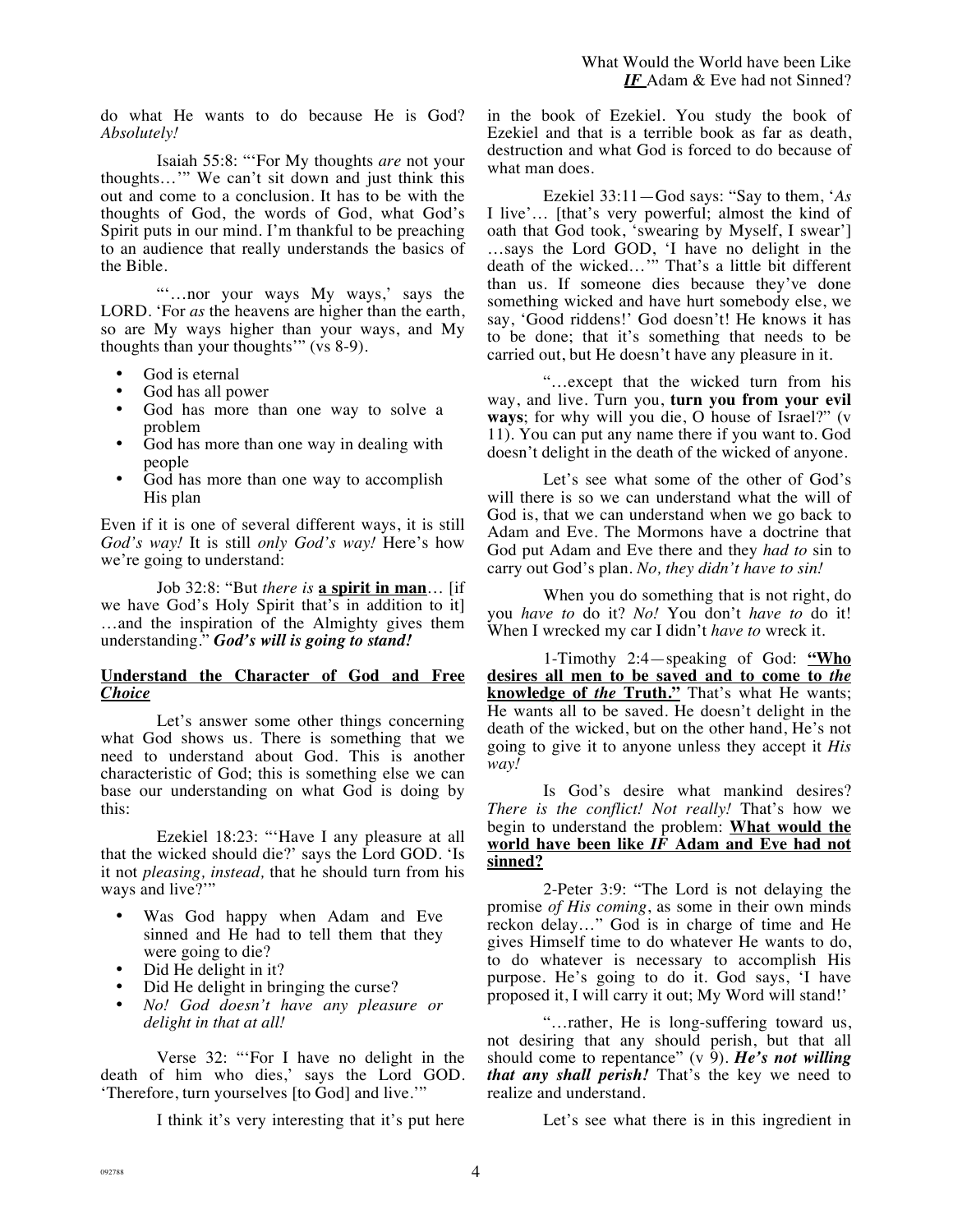human beings that God has to allow for. That is *free choice!* God is greater than us in this because we would like to give limited *free choice,* as human beings. But God gives *free choice.* That is the ingredient in this whole equation for the variable that God has allowed and made allowances for. If you give free moral agency—though you have an idea which way things are going to go—you really don't know until the choice is made. *Since God has given free moral agency, He must let it be exercised!*

You can try this with your children: Give them \$50 and say, 'You can spend this *any way you want*.' What if they come home with a stack of pornography? 'I didn't mean that!' *But you said…* 'But that isn't what I meant.'

God isn't like that! He tells you ahead of time! 'You have free moral agency, free choice, you've got it. The only condition that I'm going to do is that once you choose you're going to have live by it, or in some cases, die by it.

Deuteronomy 30:15: "Behold, I have set before you this day life and good, and death and evil… [This sounds a little bit like the Garden of Eden] ... in that I command you this day to love the LORD your God..." (vs 15-16). There we go, the first and great commandment is 'to love the Lord your God with all your heart, mind, soul, strength and being.' It's the same.

"…to walk in His ways, and to keep His commandments and His statutes and His judgments so that you may live and multiply. And the LORD your God shall bless you in the land where you go to possess it" (v 16). That's a tremendous blessing! Everyone is saying, 'Yes, I agree to that. Yes, that is fine!' But then He says:

Verse 17: "But **if** your heart turn away… [I'm giving you choice] …so that you will not hear, but shall be drawn away and worship other gods and serve them, **I denounce to you this day that you shall surely perish; you shall not prolong** *your* **days** on the land where you pass over Jordan to go to possess it. I call heaven and earth to record this day against you *that* **I have set before you life and death, blessing and cursing. Therefore, choose life**… [almost the same thing we find in the book of Genesis] ...so that both you and your seed may live" (vs 17-19)—because God doesn't have any pleasure in the death of the wicked.

Verse 20: "That you may love the LORD your God, *and* may obey His voice, and may cleave to Him; for He is your life and the length of your days, so that you may dwell in the land, which the LORD swore to your fathers—to Abraham, to Isaac, and to Jacob—to give it to them.'" God based His plan with Israel upon:

- 1. God's plan
- 2. their choices

You know the whole story of it, what happened to Israel. I want to concentrate just a little bit on Abraham. Here is a key that we can follow to go back and unlock the question: **What would have happened** *IF* **Adam and Eve would not have sinned?**

Suffice to say, in the very presence of God, with God dealing with the individual face-to-face and one-to-one Abraham was apparently the very first man in history from the time of Adam to this:

- to follow God
- to really love God
- to want to be with God
- to want to do what God said to do

Did Abraham have a choice? *Yes, everybody has choices! Everyone of us! So, did Abraham!*

Genesis 12:1: "And the LORD said to Abram, 'Get out of your country, and from your kindred, and from your father's house into a land that I will show you.'" Abram didn't say, 'Now, Lord, look we've got it comfortable here in Haran. We've got a large family and I don't have children but I've got 300 servants and their wives and kids. I've got all these camels. Lord, do You know that's going to be hard to get everything all together and go.' *No!* He went!

Verse 2—God said: "And I will make *of* you a great nation. And I will bless you and make your name great. And you shall be a blessing."

- Why did God have to wait clear to Abraham to give this blessing?
- Could not that blessing have been at the first?
- Could not that blessing have been to Adam and his descendants? *Yes!*
- Could God still have fulfilled His plan that way, if Adam would have done what Abraham is doing here? *Yes!*
- Would there still be people going into the Kingdom of God? *Yes!*

From the beginning to the ending doesn't necessarily mean that we're restricted with the limitation of our human thoughts. God is going to accomplish His purpose however He's going to do it.

Verse 3: "'And I will bless those that bless you and curse the one who curses you. And in you shall all families of the earth be blessed.' Then Abram departed, even as the LORD had spoken to him…."  $(vs 3-4)$ .

Then we come down clear to the time when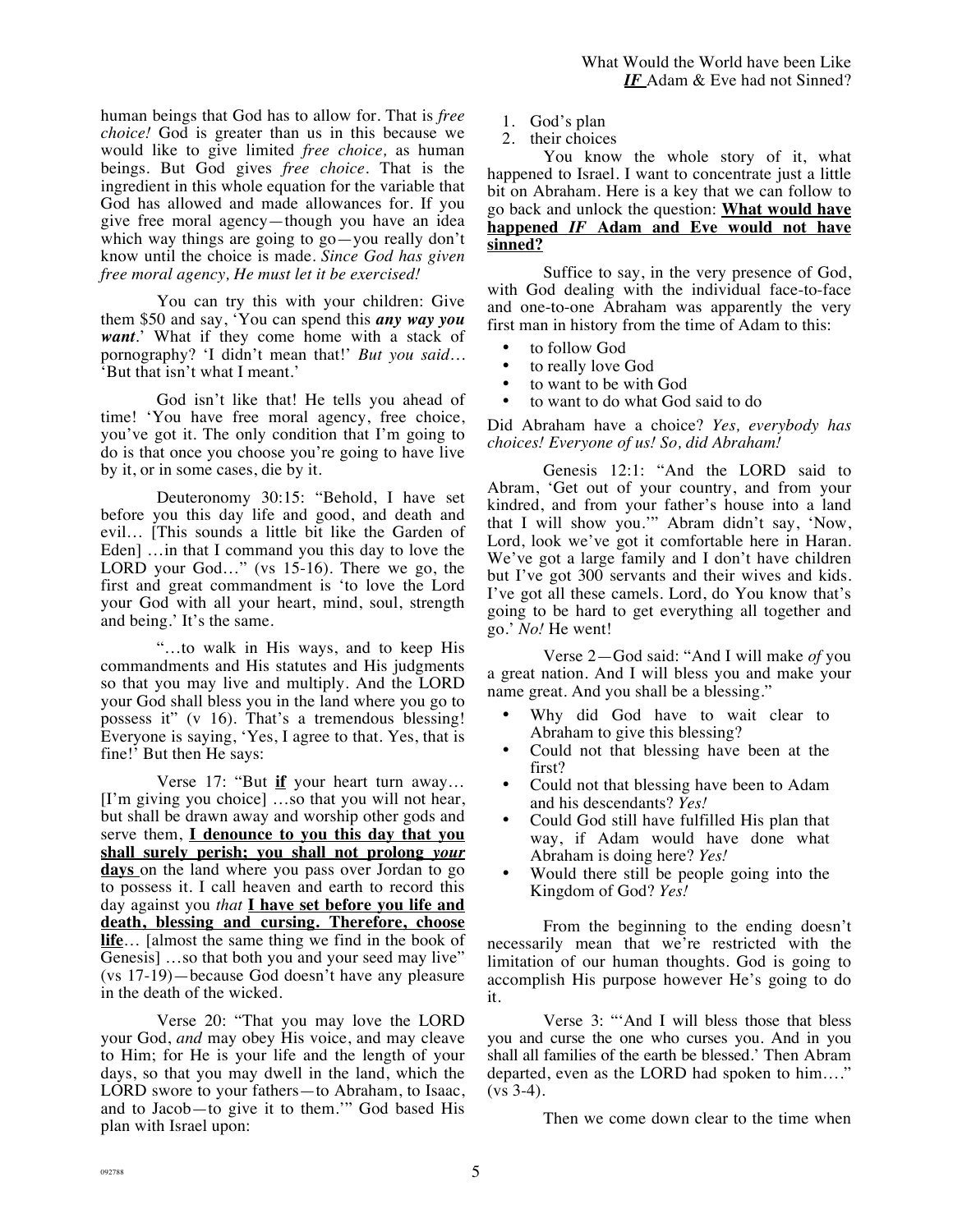he said, 'Now, because you have not withheld your son, your only son, I will bless you; My promise is irrevocable' (Gen. 22). Once God makes an irrevocable promise, it is to be fulfilled!

You know the story of Abraham, Isaac and Jacob; then we come down to the children of Israel. The children of Israel were ready to go into the 'promised land' 18 months after they came out of Egypt.

- Could they have gone into the 'promised land' then? *Yes!*
- Did God have to alter His plan? *Yes!*
- Did God still bring them into the 'promised land'? *Yes, after 38-1/2 more years of suffering, because of their choices!*

The thing is this: If you give choice, *you must give choice.* If the choice is wrong, you operate within the choice—whether it's right or wrong. That's how God does it. We can see many other examples: sinners who have repented and those who stood strong for God.

Remember in Num. 25 when all the children of Israel were committing adultery and bowing down to the idols of Moab and even bringing in the adulterers and adulteresses right into the camp of the Israelites? Eleazar the son Aaron took a spear and went out and thrust it though the ones who were sinning. God said that because he did that he was going to be blessed and all of his descendants because 'you stood for Me.' That whole family has been blessed!

How about King Ahab? He sold his soul to do wickedness. God sent Elijah over and told Elijah to tell Ahab that he was going to die. It's going to be ignominious. Jezebel is going to die and the dogs are going to lick up the blood and eat the flesh. Elijah went and told Ahab that, and Ahab chose to repent! He tore his clothes and put on sackcloth and ashes and sat down on an ash-heap for three days.

God said to Elijah, 'Look at My servant Ahab! You go tell him because he walked tenderly and humbled himself that I'm not going to do it right now, I'm going to delay it.'

How about Hezekiah? God sent Isaiah. Is a prophet of God to speak the truth? *Yes, he is!* God said to Isaiah, 'Go tell Hezekiah that he's going to die and to set his house in order.' Isaiah dutifully walks up there and says, 'Hezekiah, you're going to die! God says so!'

Hezekiah turned to the wall and wept and said, 'O Lord, please remember…' Isaiah didn't even get out to the courtyard when the word of the Lord came back to him and said, 'I've heard his cries and tears and I will be merciful. Go back and tell him to go ahead and put this poultice on his foot and he's going to live another 15 years.' Hezekiah said, 'How am I going to know it?' *Tell him that the sundial is going to go back ten degrees! So, God changed His mind!*

How about with David, the man after God's heart? He did everything right. He chose God, loved God, served God, did everything that God wanted him to do. He turned out to be a great hero, king and warrior. Then he got settled into his kingdom after the house of Israel and Judah were united and he was king over them.

Then what did he do? *He stood out on his porch one day and he saw Bathsheba!* Did God alter His plan because of that? *Yes!* In two ways:

- 1. God caused the curse to be on the house of David from that day on
- 2. the child of that adulterous union died, but then God had mercy and took the next child of Bathsheba—Solomon—and made him king instead of Adonijah
- Did God change His plan? *Yes!*
- Did it serve the same purpose? *Yes!*

How about Solomon? God appeared to him in a dream and Solomon said to give him wisdom. God says, because you haven't asked for wealth and riches, but you've asked for wisdom, 'you have it all. You're going to be the richest, greatest, most fantastic king in the world. You know what happened; he got all carried away with his lust and the gods of his wives. Did God change His plan? *Yes,* He said, 'I'm going to take ten of these tribes away and I'm going to give them to Jeroboam and your son Rehoboam is only going to have the two tribes! But because of My promise to David, I will let the kingdom continue.'

We can go through the Bible and see many, many examples of where choice is exercised and God works around, or through, those choices.

# **Adam & Eve in the Garden**

Let's see some other things and let's begin seeing some of the things that took place in Gen. 2. Here we are, everything is fantastic! The world has been remade and created. I'm not going to get into what the world would be like if Lucifer had not sinned. We're going to accept the fact that Lucifer fell and we're going to answer the question: *What the world would have been like IF Adam and Eve had not sinned.*

Here's the world all re-created and behold, everything was good, wonderful, lovely, beautiful, fine and clean.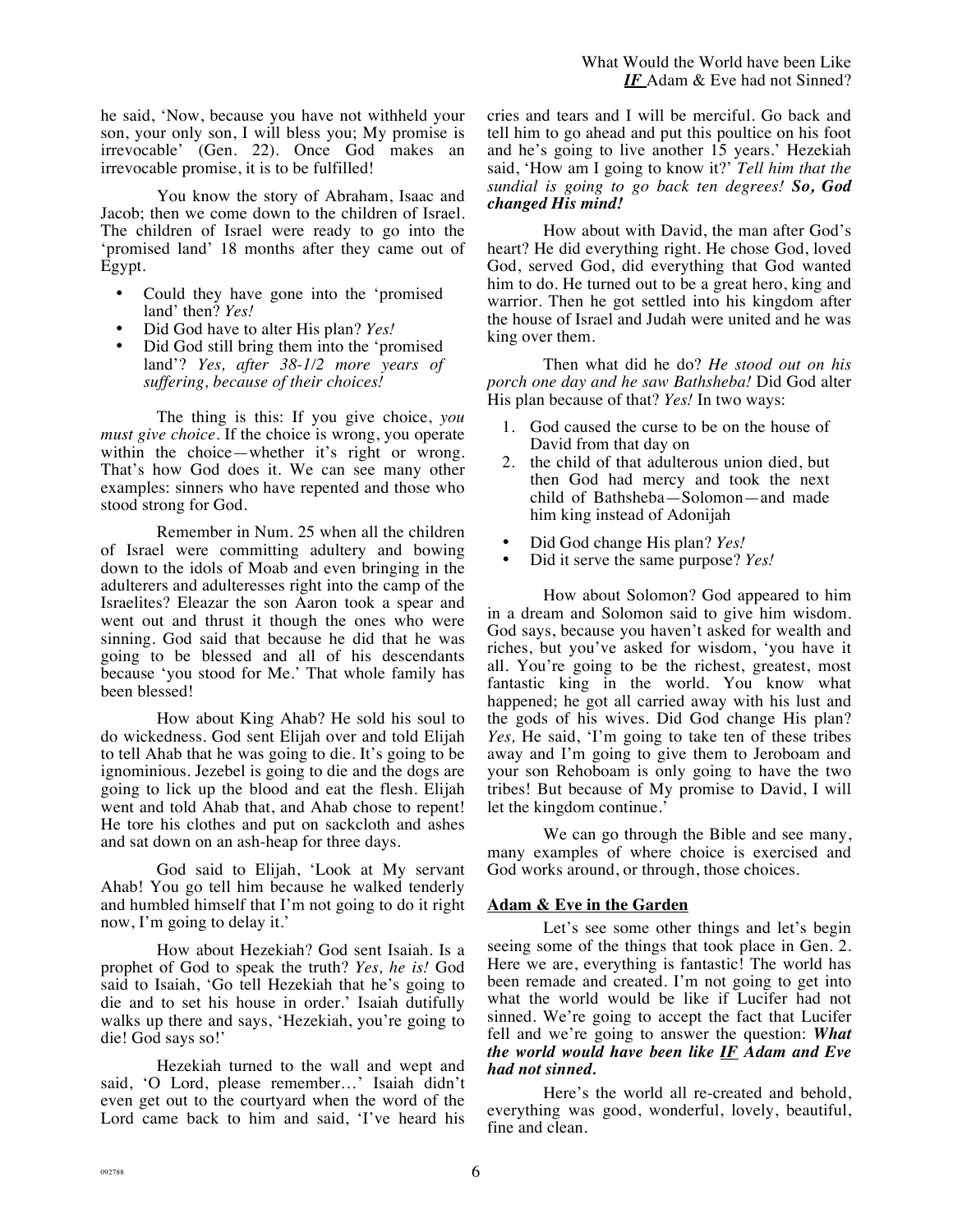Genesis 2:7: "Then the LORD God formed man *of the* dust of the ground, and breathed into his nostrils the breath of life; and man became a living being." Based on the example that we have in the Bible, when God deals with you directly, face-toface, you are in different circumstances than if you are someone removed over here.

Here not only was God dealing with Adam face-to-face, He made him out of His own likeness, out of His own image! No other human being had that! No other human being was made by the hand of God, where God took the earth and made man. All the rest of us came by the process of reproduction, from then on. That's a key important thing to understand.

Verse 8: "And the LORD God planted a garden eastward in Eden; and there He put the man whom He had formed. And out of the ground the LORD God caused to grow every tree that is pleasant to the sight and good for food. The Tree of Life also was in the middle of the garden, and the Tree of *the* Knowledge of Good and Evil" (vs 8-9).

The Tree of Life is the way to life. The Tree of the Knowledge of Good and Evil symbolizes the way that man would go if he rejected God. Were there choices? *Right from the very beginning God gave choice!* He set before them the Tree of Life and the Tree of the Knowledge of Good and Evil. {Note Deut. 30 and what God said to the children of Israel, because the same thing applies.}

Verse 15: "And the LORD God took the man and put him into the Garden of Eden to dress it and keep it. And the LORD God commanded the man, saying, 'You may freely eat of every tree in the garden, but you shall not eat of the Tree of *the* Knowledge of Good and Evil, for in the day that you eat of it in dying you shall surely die'" (vs 15- 17). Now, there's an awful lot in that one verse.

- Did God command the man? *Yes, He did!*
- Is a command a law? *God did not suggest!*

He didn't say, 'I suggest that you don't eat of it.' He *commanded* the man; a direct face-to-face *command!*

It's the same way with us. If you get a message from someone afar off and you don't know whether that message is really true or not, you give yourself a little hedge or space as to whether you want to do it. No hedge, no space here, face-to-face! I don't know how close they were, but there they were right together, right in the garden. God told him.

Verse 18: "And the LORD God said, '*It is* not good that the man should be alone. I will make a helper compatible for him.' And out of the ground the LORD God *had* formed every animal of the field and every fowl of the air—and brought *them* to Adam to see what he would call them…." (vs 18- 19). So, we know that he had a language. We know that he was created and programmed with a language.

If there was any sacred or Holy language that you could say would be Holy, it would be the one that God put into the mind of Adam. You hear a lot about 'sacred names.'

• Is a *language* pagan?

*or* • Are *people* pagan? *People are pagan! Based upon their actions!*

*We even go to the Tower of Babel!* 

• Who created all the languages there? *God did!*

Whatever God did to the brains of all those people, He instantaneously changed their languages so that they could only understand those who spoke exactly the same thing.

So, when God created Adam it's no great thing that He created him with a mind and a language already there. Here was a thinking, living, breathing, live human being made in the image of God. No imperfections. He could talk with God.

It's not like a robot. You walk up to 'Robby Robot' and if you can't ask him what's already programmed, he can't answer you. You can walk up to him and say, 'Robby Robot, I don't want you eating of this tree over here.' Adam was not like that.

"…And whatever Adam called *each* living creature that *became* its name" (v 19). You've got to have a pretty good mind to do that.

Have you ever seen the list of all the animals in the world? Adam just stood there and rattled off, 'this one is this, and that one is that.' He gave all the names of them.

Verse 20: "And Adam gave names to all the livestock, and to the birds of the air, and to every animal of the field…" That must have been a marvelous thing. God and Adam sitting down and He's calling all these creatures over and they pass by and God says, 'All right, Adam, since you're the first man, I made you Myself and I want you to name all of these. I made them, but you name them and that's what it's going to be.' That would be an exciting thing! There was Adam doing that with God at his side.

"…but there was not found a helper compatible for Adam" (v 20). There was also an object lesson from God to Adam. Of everything that He created, there was nothing compatible for Adam.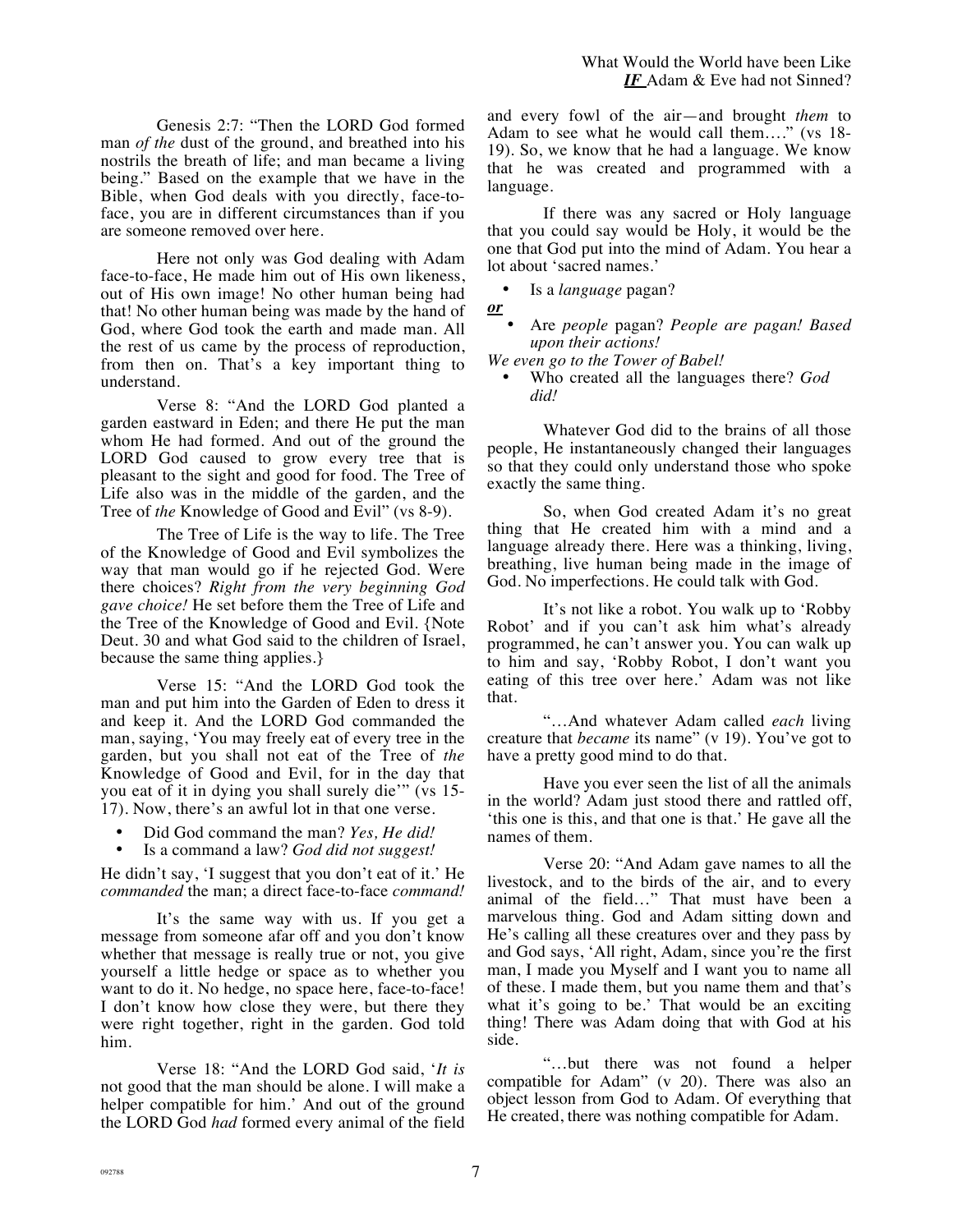Verse 21: "And the LORD God caused a deep sleep to fall over Adam, and he slept. And He took one of his ribs, and *afterward* closed up the flesh underneath. Then the LORD God made the rib (which He had taken out of the man) into a woman, and He brought her to the man" (vs 21-22).

God did not make woman out of a new hunk of clay from the ground. When God deals apparently with one person first, He's not going to deal in the same way with anybody else except that one person. That's important to understand and realize.

Verse 23: "And Adam said, 'This *is* now bone of my bones…'" Did he know what happened? *Yes, he did!* Did he understand what God had done? *Yes, he did!*

"'…and flesh of my flesh. *She* shall be called Woman because *she* was taken out of Man.'" (v 23). And in almost every language even to this day, man and woman, there is always the part of the name *man* in the description of woman.

#### (go to the next track)

Verse 24: "For this reason shall a man leave his father and his mother, and shall cleave to his wife—and they shall become one flesh…. [they understood about marriage, coming children, etc.] …And they were both naked, the man and his wife, and they were not ashamed" (vs 24-25).

There we have a perfect setting, but there are choices that must be made. God determined that there were choices to be made and told Adam and Eve right at the first that there were choices.

Let's understand something about God before we get into Gen. 3.

- Is God fair? *Yes!*
- Is God just? *Yes!*

We also have the principle that God does nothing unless He tells His prophets first. We have the principle, based upon that, that God did not require of Adam something that he was not capable of delivering. God did not require something of Adam that He did not tell him.

Romans 3:20: "…for through *the* law *is the* knowledge of sin." How did the laws come? *By the Word of God!* God spoke His laws. In this case referring to the laws that were given to Israel.

- Did God speak certain commandments to Adam? *Yes, He did!*
- Was Adam knowledgeable of what he was required to do? *Yes!*
- Was Adam knowledgeable of what he shouldn't do? *Yes!*

Romans 4:15: "For the law works out wrath…" God said that 'in the day that you eat thereof, you shall surely die!' Death is the end result of wrath. Pain and suffering is what happens in between the time you do it and dying.

"…because **where no law is,** *there is* **no transgression**" (v 15). Very important! God told Adam and Eve; they *knew* what they were to do.

Romans 6:23: "For **the wages of sin** *is* **death**…" If we put the two of these together we have:

God gave the instruction and knowledge to Adam and Eve. Being the first human beings that God dealt with and God created Adam, dealt with him face-to-face, *he knew!* He knew that he if he ate of it he would die! That's what God said, "…the wages of sin *is* death…"

Rom. 5—here is something very important because this ties down what Adam did. This puts it in terminology that we understand.

Romans 5:12: "Therefore, as by one man sin entered into the world…" The actions going against the commands of God are called *sin*. Is there a greater penalty for sin when you do it to God's face? *Yes!*

"…and by means of sin *came* death; and in this way death passed into all mankind; *and it is* for this reason that **all** have sinned" (v 12). It doesn't mean that sin came upon other human beings as just kind of an afterthought. We know from the other things we have studied that death passing on is also put into all human beings, the evil nature of human nature called 'the law of sin and death.'

Verse 13: "(For before *the* Law… [the giving of the Law at Sinai] …sin… [the breaking of the commandments of God] …was in *the* world. However, sin is not imputed when law does not exist." By His own declarations, God has said, 'If I have not given a law, if I have not given a command, there's no sin.'

What did God say of little children? *They have to come to the knowledge of right and wrong!* He said to the Israelites, when they didn't want to go into the 'promised land' when God said so, 'Your children who know not good and evil are going to go into the land.' So children, unless they know the Law—even though it's going to have some action against them—God does not hold that against them.

*Where there is no Law there is no sin!* There had to be a Law—the commandments of God, the words of God—directly to Adam, so therefore, there was sin! Notice what kind of sin: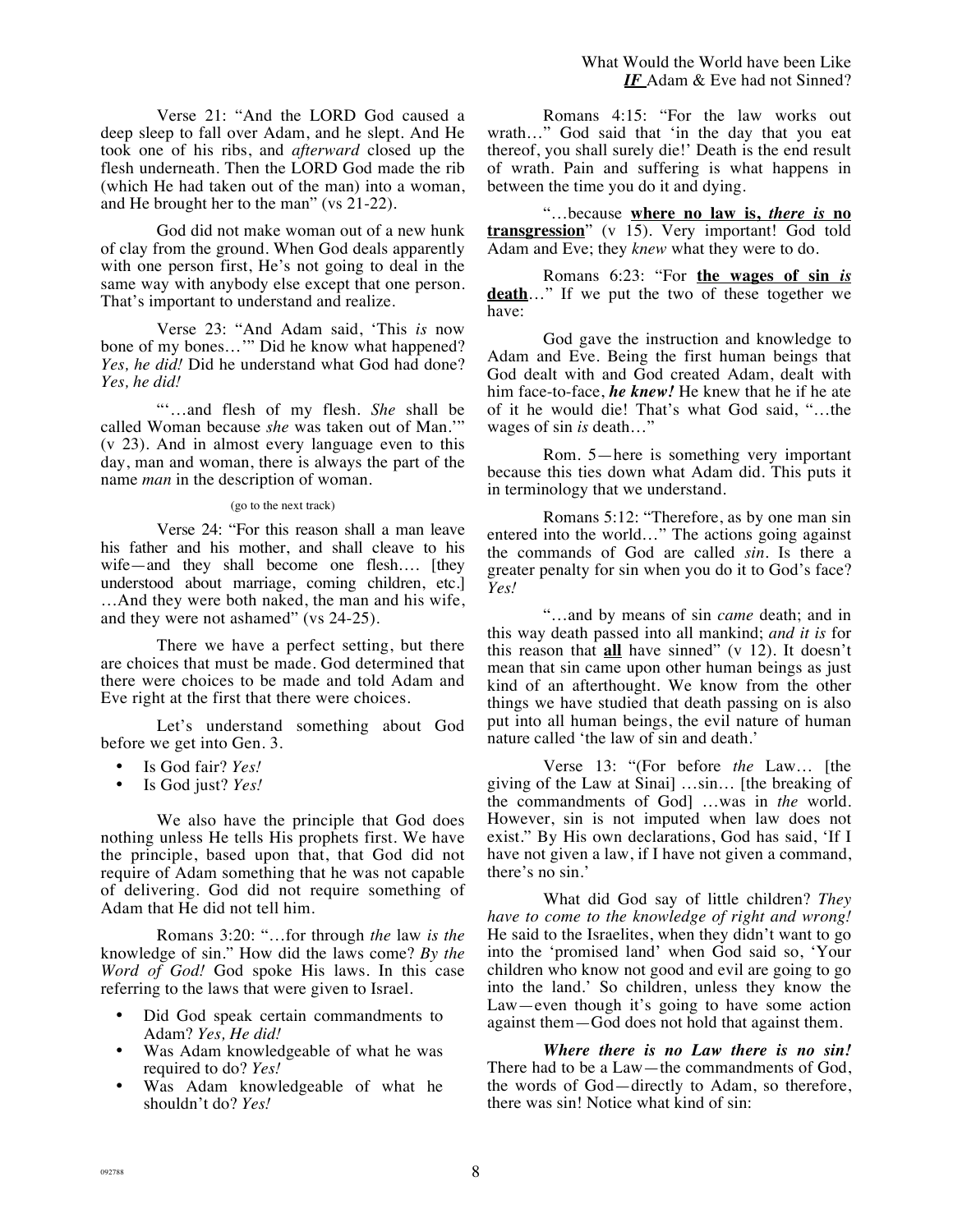Verse 14: "Nevertheless, death reigned from Adam until Moses, even upon those who had not sinned in the likeness of the transgression of Adam…" *Showing that was the greatest sin in all the history of humankind!* No other human being has sinned that way. Adam's sin affected *all* people. I do believe that God told Adam that when He told them not to eat of the Tree of the Knowledge of Good and Evil *he had to know!*

1-Corinthians 15:21: "For since by man *came* death, by Man also *came the* resurrection of *the* dead. For as **in Adam all die, so also in Christ shall all be made alive**" (vs 21-22). Showing the result of the sin of Adam.

Verse 45 is a key, important verse to show us importance of Adam, to give us kind of an understanding where we can see what would have happened had Adam and Eve not sinned.

Verse 45: "Accordingly, it is written, 'The first man, Adam, became **a living soul**; the last Adam *became* an **ever-living Spirit**.'" Equating Adam and Christ. That's quite an equation! Adam would have had a special position. Do you think we may be able to determine what that may have been? *I think we can!*

Verse 46: "However, the spiritual *was* not first, but the natural—then the spiritual. The first man *is* of the earth—made of dust. The second Man *is* the Lord from heaven" (vs 46-47). Again, equating Adam in a position like unto Christ.

- the first Adam, the second Adam
- the first man, the second man

Was Jesus the second man? *No!* Cain was the second man, literally! So, we're talking about a spiritual principle in their importance. In other words, the whole plan of salvation centered around Adam and Christ.

Genesis 3:1: "Now, the serpent was more cunning than any creature of the field which the LORD God had made…." Do you suppose that God told them about the serpent? *I think He did! I think God told them!*

"…And he said to the woman, '*Is it* true that God has said, "You shall not eat of any tree of the garden"?'" (v 1). It talks about Satan lied from the beginning. This lie is in the beginning.

Verse 2: "And the woman said to the serpent, 'We may freely eat the fruit of the trees of the garden, but of the fruit of the tree, which *is* in the middle of the garden, God has *indeed* said, "You shall not eat of it, neither shall you touch it, lest you die""  $(v 2-3)$ .

- Did she understand the commandment? *Yes!*
- Did she give the right answer? *Yes!*
- Did Adam and Eve *know* what they were doing? *Yes!*
- Did they have to do it? *No!*

God left it to them to choose! It was *their* choice!

Verse 4: "And the serpent said to the woman, 'In dying, you shall not surely die! For God knows that in the day you eat of it, then your eyes shall be opened, and you shall be like God, deciding good and evil'" (vs 4-5).

Do you suppose that God told Adam and Eve what His plan was? *I think He told them enough about the plan!* Why would they be anxious to go ahead and become gods ('elohim'), unless God would have told them something about that.

Satan says, "…in the day you eat of it…" you don't have to wait, do it now. "…then your eyes shall be opened, and you shall be like God, deciding good and evil."

Verse 6: "And when the woman saw that the tree *was* good for food, and that it was pleasing to the eyes, and a tree to be desired to make *one* wise, she took of its fruit and ate. She also gave to her husband with her, and he ate." Adam *knew,* he *understood,* he *accepted* what his wife did and he accepted what he did.

- Did he have to do it? *No, he didn't have to do it!*
- Could he have chosen to refuse it? *Yes, he could have chosen to refuse it!*
- Did he? *No, he didn't!*

Verse 7: And the eyes of both of them were opened, and they knew that they *were* naked; and they sewed fig leaves together and made coverings for themselves. And they heard the sound of the LORD God walking in the garden in the cool of the day. Then Adam and his wife hid themselves from the presence of the LORD God among the trees of the garden. And the LORD God called to Adam and said to him, 'Where *are* you?' And he said, 'I heard You *walking* in the garden, and I was afraid because I *am* naked, and *so* I hid myself.' And He said, 'Who told you that you *were* naked?….'" (vs 7-11).

I'm not going to go into all the ramifications of sex-education one way or the other on this, except to say that it's very apparent that their sin was more than just eating of the fruit. It was also apparent in their very actions and what they did.

"'…Have you eaten of the tree which I commanded you that you should not eat?' And the man said, 'The woman whom You gave *to be* with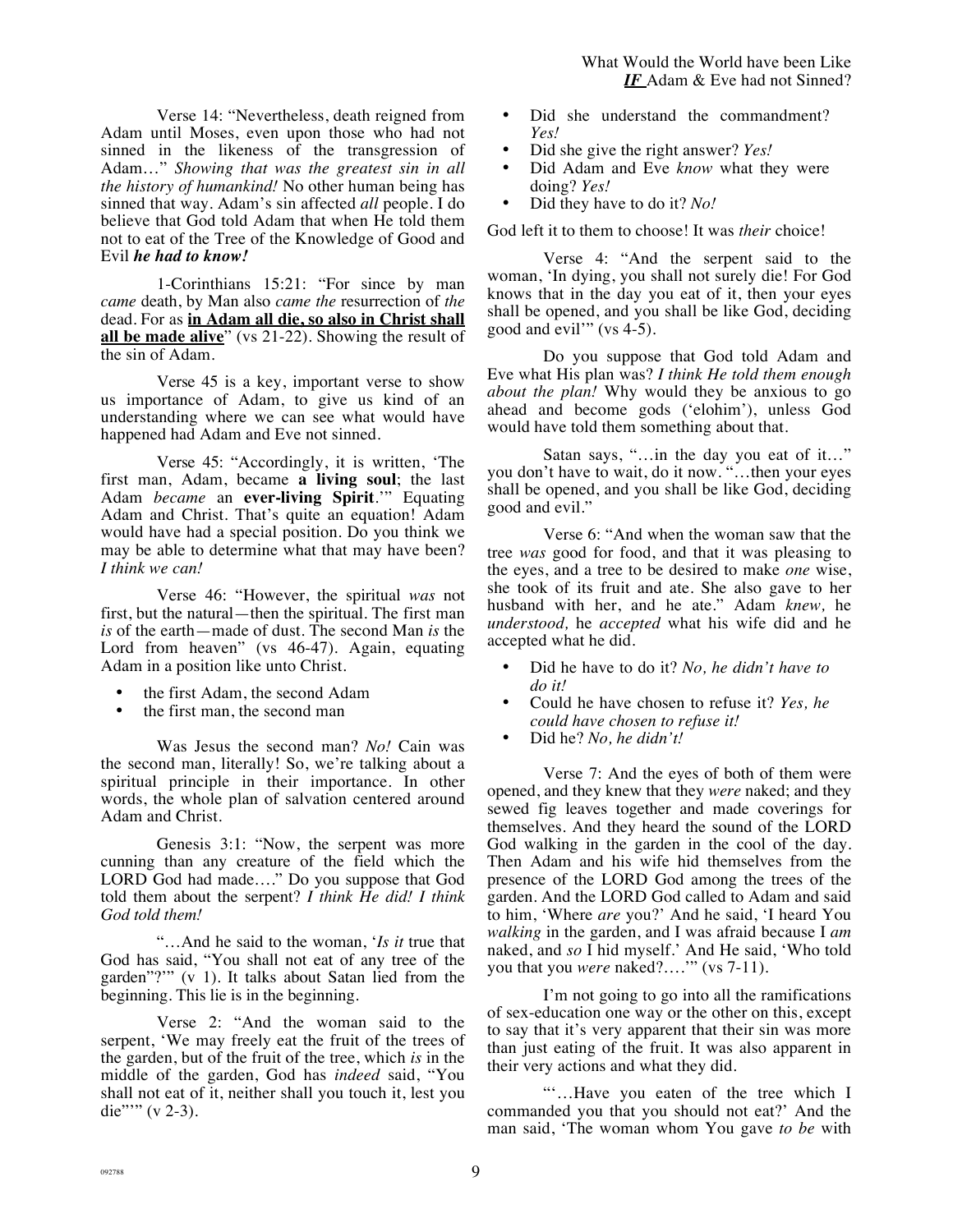me, she gave me of the tree, and I ate'" (vs 11-12).

- Is there any excuse acceptable? *NO!*
- Did Adam know better? *Yes!*
- Did Eve know better? *Yes!*
- Did they do it? *Yes!*
- Did God give them free moral agency that they had to choose? *Yes!*
- Did it change God's plan? *Yes!*

*On how to get from the beginning to the ending, but it didn't change His plan overall!* It just changed the direction, form and manner in which it would go.

- Is God still going to complete His plan? *Yes!*
- Has Satan deterred it? *No!*
- Did the sin of Adam and Eve deter it? *No!*

*It just made it go a different way!* If God knows everything that there is—which He does then God also had things figured out as to what to do if they sinned. He also, I'm sure, had things figured what to do if they would have chosen God. That's the answer to the question that we want to get to:

## ! **What the world would have been like** *IF* **they hadn't sinned?**

You know the rest of the account: the serpent was cursed, the man was cursed, the woman was cursed, the ground was cursed, and apparently the animals. They were driven out from the presence of God, closed off to the way of the Tree of Life. That's the story we are all familiar with.

## ! **What is it that Adam and Eve** *should have done,* **but did not do?**

John 6:29: "Jesus answered and said to them, **'This is the work of God: that you believe in Him Whom He has sent.'"** 

- Did God the Father send Jesus Christ, Who was at that time *the Word*? Elohim-Yahweh? *Yes!*
- Did Adam and Eve *believe*? *NO! They did not believe!*
- Did they have knowledge? *Yes!*
- Could they have chosen the right way? *Yes!*

#### **What would the world have been like** *IF* **Adam and Eve had not sinned?**

Acts 3 gives us an indication of what it would have been like, and that's why it fits into the theme of the Feast of Tabernacles.

Acts 3:19: "Therefore, repent and be converted in order that your sins may be blotted out, so that *the* times of refreshing may come from *the* presence of the Lord; and *that* He may send Him Who was before proclaimed to you Jesus Christ Whom *the* heaven must indeed receive until *the* times of restoration of all things, of which God has spoken by *the* mouth of all His Holy prophets since the world began'" (vs 19-21).

- What was the first prophecy given? *Gen. 3:15; the prophecy of the coming Messiah because of the sin!*
- What is the "...restoration [restitution] of all things…since the world began"? *When Christ returns, He's going to restore the world to what it was when He created Adam and Eve!*

## Isn't that what this says? *I do believe that's what this says!* **What would the world have been like** *IF* **Adam and Eve had not sinned?**

Let's see how Gen. 3 could have been written if they had not sinned. Here's where we get into a little 'conclusion drawing' based upon known facts. This is not wild, wild speculation, but this is speculation based on:

- knowing what God has said
- knowing what occurred
- knowing how God operates.

First of all Satan appeared and he said to the woman, 'You shall not surely die.' She could have answered and said, 'Yes, we will. We're not going to eat of it, because we don't want to die. Furthermore, I'm getting over here to my husband Adam and we're going to talk to our Creator and ask Him for the help and strength that we're not going to do what you said.'

- Could they have chosen that? *Sure they could have!*
- What would have happened if they would have done that?
- What do you suppose would have happened if they would have done that?

I want to call your attention to a Scripture that we read*: the first Adam, the second Adam*

What is the first thing that the second Adam is going to do when He returns to the earth? *He's going to put away Satan the devil!*

We know that; it tells us so in Rev. 20:1-4).

If Adam and Eve had not sinned, what do you suppose would have happened to Satan the devil at that time? *I think he would have been bound right at that time!*

The world would have been a different place!

• Can God still fulfill His plan if Adam and Eve had not sinned? *Yes!*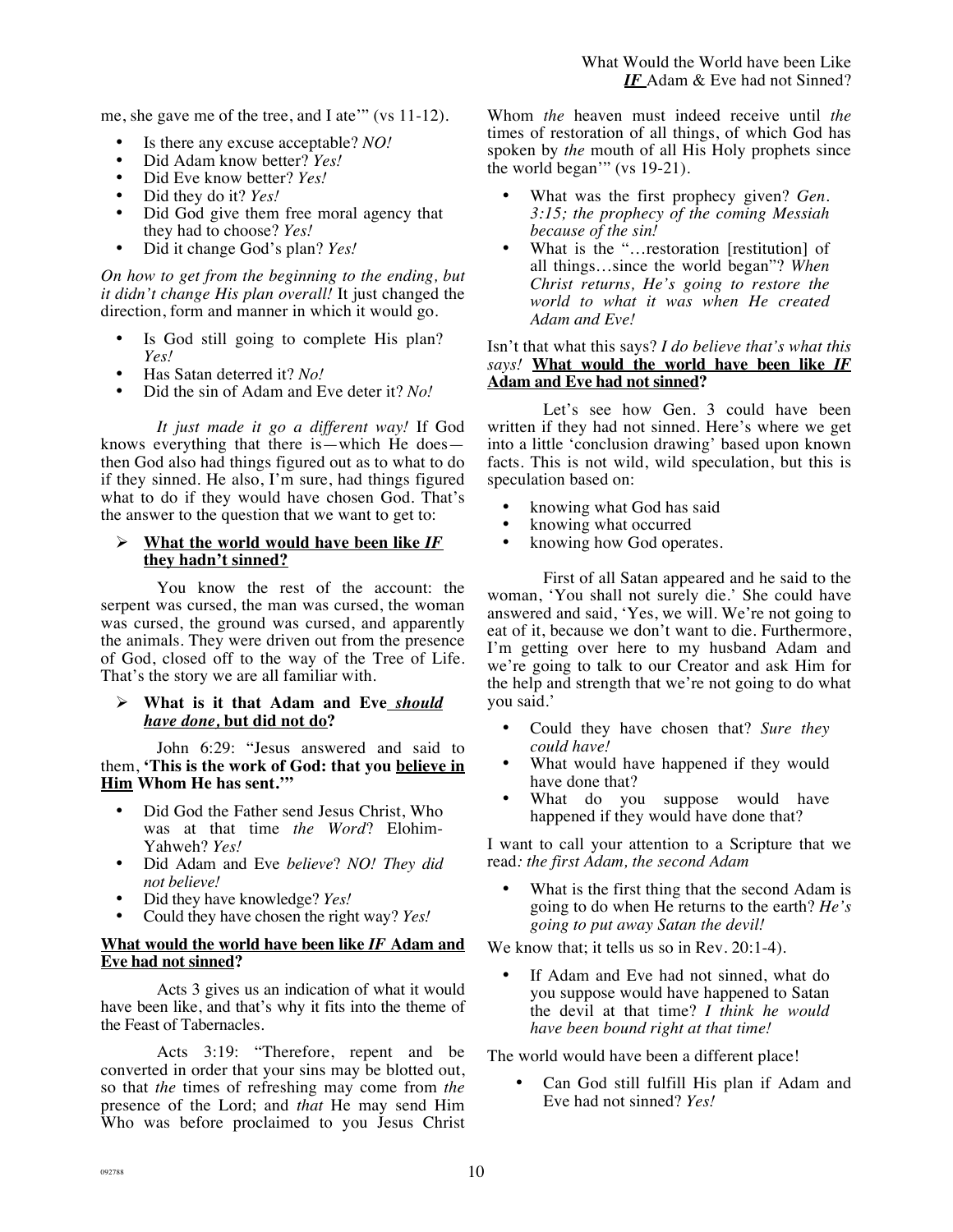• Would it have been necessary for Jesus to have died? *I'll say probably not!*

I can't answer that question entirely! But for what we're discussing right now, we'll say *probably not.* Though it was ordained 'before the foundation of the world' that He would die if there was sin. But if they had not sinned, Jesus would not have to have died.

What kind of society do you suppose we would have had? Satan is removed! If it's going to be the restitution of all things then we are going to see what kind of society we would have had based upon many of the prophecies we have concerning the Millennium, and there would have been no major sins. It would have been a wonderful world.

The world that's still in our minds, *God has left a little place desiring that perfection!* Since God was already on the earth and Adam would have resisted the temptation of Jesus Christ, which the second Adam had to do.

- Didn't Jesus Christ have to resist the temptation of Satan?
- What if Adam would have resisted the temptation of Satan?
	- $\checkmark$  I believe that Adam would have become the high priest of all humankind as the first man created by God
	- $\checkmark$  I believe that the blessings would have been given directly to Adam and al of his descendants

We wouldn't have had to have all the nonsense that we have gone through for 6,000 years because of what they did. That would have been nice!

One man told me, 'At the resurrection, believe me, when I see Adam I'm going to ask him *why did you do this?* You put all mankind through it. *All have sinned and come short of the glory of God! All human beings were evil, wretched and miserable! Look at what's recorded in history.'*

Let's see what the house of Adam could have done. We would have heard of the house of Adam, not of the house of Abraham. God wouldn't have needed to use Abraham that way, because Adam would have done it. If Adam would have obeyed, all the blessings would flow through Adam on down to all human beings. It would go to all human beings, because he's the father of all human beings.

But to Abraham because we had to wait so long down through history and Abraham obeying God that it came to the descendants of Abraham, because all the rest said, 'God, we don't want You. Give us Your blessings, but we don't want You.'

God says, 'No! You aren't going to have it. If you don't want to eat my cake, you don't get your cake and the frosting and blessings.'

- Can you imagine what we could have set our mind to learn?
- Can you just imagine the things that God would teach us?
- Can you just imagine what a fantastic society we would have?
- Can you imagine Isa. 2 beginning with Adam?

Isaiah 2:1: "The word that Isaiah the son of Amoz saw concerning Judah and Jerusalem." Instead of Jerusalem it would have been Eden.

Can you imagine the kind of temple that would have been built in Eden? With God and Adam doing it? There wouldn't be any veil; there wouldn't be any need for sacrifices. We could all walk up and see God! You want to know Who your Creator is, there's your father Adam, and here's your Creator God!

Verse 2: "And it shall come to pass, in the last days the mountain of the LORD'S house shall be established in the top of the mountains, and shall be exalted above the hills; and all nations shall flow into it." Think of what would have happened if that would have started with Adam. If the first Adam would have done it, just imagine what this world would be like.

Verse 3: "And many people shall go and say, 'Come, and let us go up to the mountain of the LORD, to the house of the God of Jacob [Adam]. And He will teach us of His ways, and we will walk in His paths.' For out of Zion [Eden] shall go forth the Law, and the Word of the LORD from Jerusalem [Eden]. And He shall judge among the nations, and shall rebuke many people; and they shall beat their swords into plowshares…" (vs 3-4).

There wouldn't be any war! What need would there have been for war? Who is the author of war? Who was the first one to say, 'I'm going to invade?' *Satan the devil!* He would have been bound and put away. No war!

Wouldn't that make childrearing a whole lot easier? No cantankerous human nature to put up with. Sure, there will still be choices to make, but we'll see how those choices will come across. Just imagine what that would have been if Adam and Eve would have done the right thing, right at the beginning.

- instead of Jerusalem it would have been Eden
- instead of Jacob it would have been Adam

God would not have had to come back and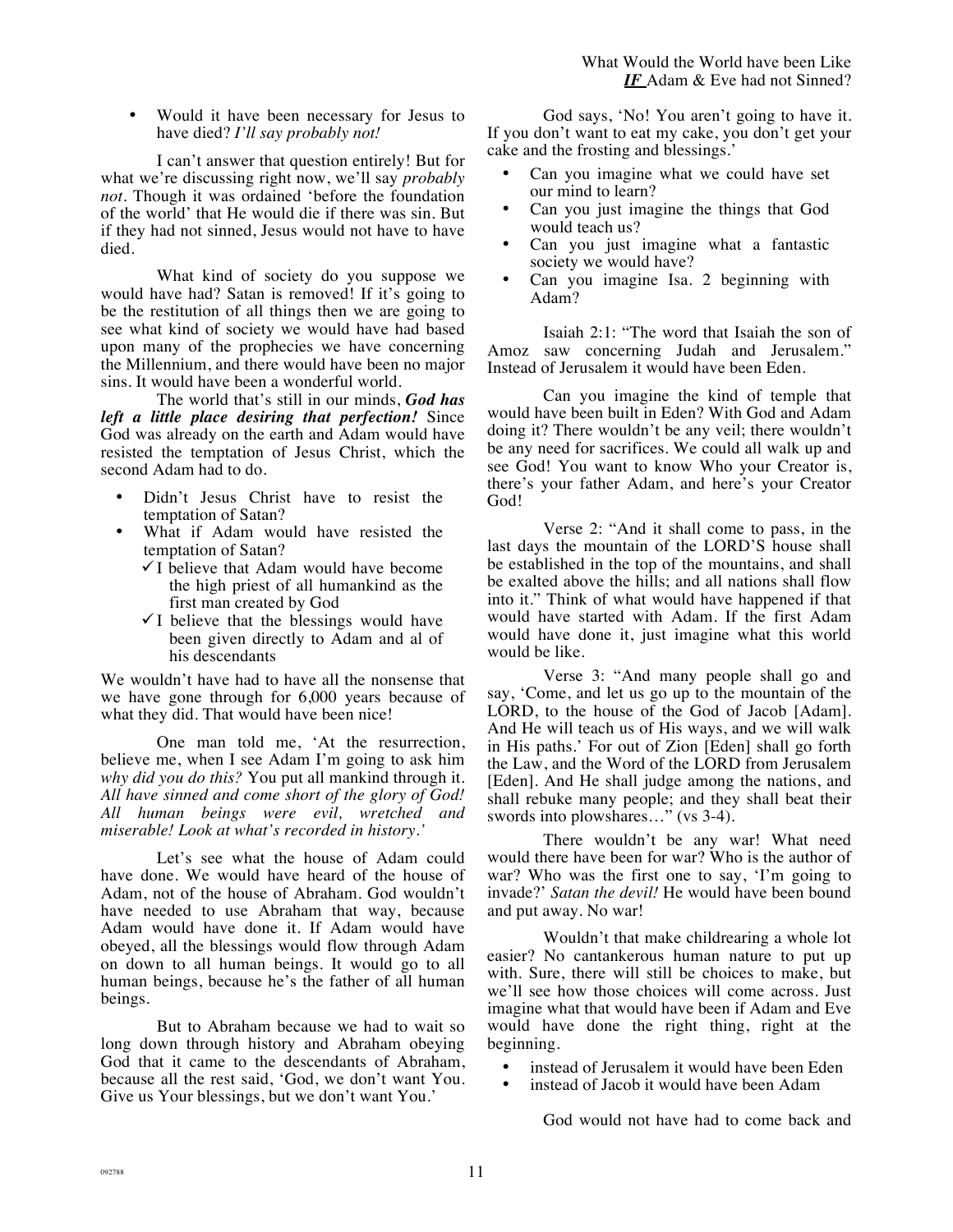give us a new heart. Human nature would have been different. We would have been willing for God's way. We would have been willing for God's laws. There still were some choices, which we'll see in just a minute, because I have to speculate on that. There's no 'thus saith the Lord' absolute dogmatic when 100-200 years, a thousand years down the line if someone would have sinned, what's going to happen? What would God do then?

Isaiah 11—we find here the prophecy of Jesus. This would not have been a prophecy of Jesus, but a history of Adam, the first Adam rather than a prophecy of the second Adam.

Isaiah 11:2: "And the Spirit of the LORD shall rest upon Him…" Can you imagine what would have happened to Adam if they would have chosen the right way? God would have said the same as He did to Abraham: *In blessing I will bless you!* He would give them the spirit of wisdom. All of these things would have fallen to Adam.

"…the spirit of wisdom and understanding, the spirit of counsel and might, the spirit of knowledge and of the fear of the LORD" (v 2). This means that you *believe* God! It would have been written how Adam *believed* God, therefore, Satan was put away. But it wasn't! Adam and Eve *did not believe* God, therefore, Satan has ruled!

Verse 3: "And His delight shall be in the fear of the LORD. And He shall not judge according to the sight of His eyes, nor after the hearing of His ears. But with righteousness He shall judge the poor, and shall reprove with equity for the meek of the earth. And He shall strike the earth with the rod of His mouth…" (vs 3-4). Would have had to have been.

"…and with the breath of His lips He shall slay the wicked. And righteousness shall be the girdle of His loins, and faithfulness the girdle of His reins. Also the wolf shall dwell with the lamb, and the leopard shall lie down with the kid; and the calf and the cub lion and the fatling together; and a little child shall lead them. And the cow and the bear shall feed; their young ones shall lie down together; and the lion shall eat straw like the ox. And the suckling child shall play on the hole of the asp, and the weaned child shall put his hand on the viper's den" (vs 4-8)—impossible things today.

But can you imagine what a wonderful world we would have if Adam and Eve had not sinned? Where our children growing up can have their own animals? Who knows, maybe it would be like the movie *Talk to the Animals.* I don't know, but I would assume that there would have been a whole lot more ability to communicate one with the other, rather than have everything estranged and wild.

Remember, the ground was cursed, the man and woman was cursed, so I'm sure that also means the animals were cursed. You would have to say that, yes, they were, because God says in the restitution of all things He's going to put it back to the way He originally wanted it. Would we all be vegetarians? *I don't know! Could be, I have no idea!*

Verse 9: "They shall not hurt nor destroy in all My Holy mountain; for the earth shall be full of the knowledge of the LORD, as the waters cover the sea." Can you imagine the knowledge of God *IF* Adam and Eve had not sinned? It would have been wonderful! Absolutely fantastic the things that God could have and would have done, having Satan bound.

Our Holy Day sequence would have been a little bit different. I'll tell you what I think the Holy Days would have been: We would have exactly the same Holy Days, with basically the same meaning, but with a little bit different application. That gets exciting when you think about it. I think you can begin to catch just a couple of those.

Isaiah 49:5: "And now, says the LORD— Who formed Me from the womb *to be* His servant, to bring Jacob again to Him…"—a prophecy of Christ. Think of what it would have been if it were Adam. It would read: 'Thus says the Lord Who created me from the dust of the earth to lead the people to God.' It would have been entirely different.

"…(though Israel is not gathered, yet, I shall be glorious in the eyes of the LORD, and My God shall be My strength). He said, It is but a little *thing* that You should be My servant to raise up the tribes of Jacob, and to bring back the preserved ones of Israel; I will also give You for a light to the nations, to be My salvation to the end of the earth'" (vs 5-6).

I think that would have happened to Adam. Adam would have been the one to lead human beings to salvation. Instead of 'as in Adam all sinned' it would be 'in Adam all should be saved' based on the fact of the first Adam/the second Adam.

Verse 13: "Sing, O heavens; and be joyful, O earth…" Imagine what the earth would be like today after six thousand years of proper management, taking care of it, happy people, no Satan around, no war, no destruction. Absolutely marvelous!

"…and break out *into* singing, O mountains; for the LORD has comforted His people, and will have compassion upon His afflicted" (v 13). What if that never had to be? There's that part that God has left in our mind that says, 'Oh how wonderful it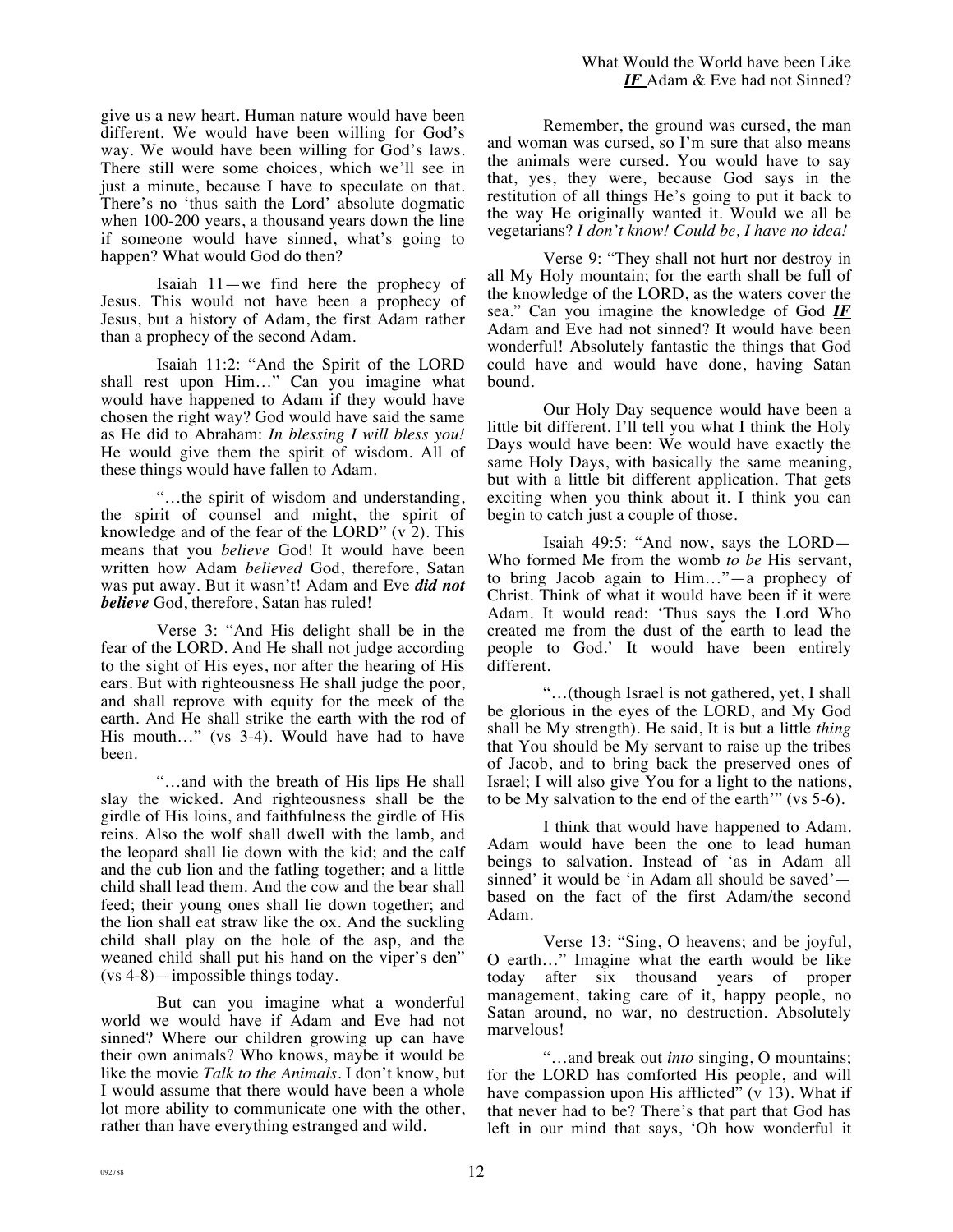would have been if we didn't have all this evil around.' That's why.

Isaiah 51:1: "Hearken to Me, you who follow after righteousness, you who seek the LORD…" Think of this in terms if Adam had not sinned and been in his rightful place as the first man, the high priest to lead us to God. Imagine what would have been said here.

"…Look to the rock *from which* you were cut, and to the hole of the pit *from which* you were dug. Look to Abraham [Adam] your father, and to Sarah [Eve] *who* bore you… (vs 1-2). I'm sure that's what it would have said. It didn't get down until the time someone was willing to obey God, until it got to Abraham. Everybody else rejected God. Certain of them didn't:

- Abel was righteous to a certain degree
- Enoch was righteous to a certain degree
- Noah was righteous to a certain degree

God changed His whole plan because of the Flood. He changed the length of days that men would live, because He Himself was fed up with sin. What did it say when God caused the Flood that had to be? *It grieved God at heart!* He didn't want to destroy all flesh, all human beings.

"'…for I called him alone… [God created him alone] …and blessed him, and made him many.' For the LORD shall comfort Zion; He will comfort all her waste places… [we wouldn't have had any] …and He will make her wilderness like Eden… [that's the way the whole world would have been] …and her desert like the garden of the LORD. Joy and gladness shall be found in it, thanksgiving and the voice of melody" (vs 2-3). That's what it would have been had Adam and Eve not sinned.

Verse 4: "Hearken to Me, My people; and give ear to Me, O My nation; for instruction shall proceed from Me, and I will make My justice as a light to the people…. [it would have begun then] …My righteousness *is* near; My salvation has gone out, and My arms shall judge the people; the isles shall wait upon Me, and on My arm they shall trust. Lift up your eyes to the heavens, and look upon the earth beneath…" (vs 4-6). We would have been able to do that. Fantastic! Who knows what would have happened.

Now, I'm just going to short-circuit a few other things and ask you to please read on your on the following Scriptures:

• Isa. 54:13-17

I'll just read v 17: "No weapon that is formed against you shall prevail..." I don't think there would have been any war. After 6,000 years just think how many people would have been brought into the Kingdom of God.

Now you know why God has what we call *the second resurrection.* God is not going to let that destroy His plan. So, He's going to resurrect them in the second resurrection so He can do His work. There wouldn't have been anything against the house of Adam.

"'…This *is* the inheritance of the servants of the LORD, and their righteousness *is* from Me,' says the LORD" (v 17).

- Isa. 56:1-2—salvation is near; it would have been continuous from the time of Adam
- Isa.  $60:15-22$ —it talks about how everything is going to flow from the earth: riches, wealth, happiness, joy, goodness, production, building of the cities
- $\cdot$  Isa, 61

We have not yet answered the one question that I left hanging: **What do you do** *IF* **Adam and Eve would have chosen the right way? What to do you do** *if* **someone somewhere down the line doesn't choose what is right, though Satan the devil be not there?** They just choose not to do it! I feel it will be like right here, because we're talking about the restitution of all things:

Isaiah 65:17: "For behold, I create new heavens and a new earth. And the former things will not be remembered, nor come to mind…. [all the death and destruction and so forth] …But be glad and rejoice forever *in that* which I create; for behold, I create Jerusalem a rejoicing, and her people a joy. I will rejoice in Jerusalem, and I will joy in My people; and the voice of weeping will no more be heard in her, nor the voice of crying. There will not be an infant who lives but a few days, nor an old man that has not filled his days..." (vs 17-20).

*I would have to conclude* that *IF* Adam and Eve had not sinned, then human beings would have lived a pre-determined period of time*. I would have to conclude* from the Scriptures that say to us today, that when the last trumpet sounds, we shall be raised out of our graves, if we're dead, or if we're alive, be changed in 'a moment, in the twinkling of an eye' that if people followed God and were righteous and didn't have the kind of nature that we have now, and it would have been through Adam our high priest, the first Adam, instead of Jesus Christ our High Priest, the second Adam, I believe that we would have come to a point in our lives where we would be changed from flesh to spirit. Just like at the time, if we're alive and the sound comes we'll be changed.

I can't dogmatically say that; this is just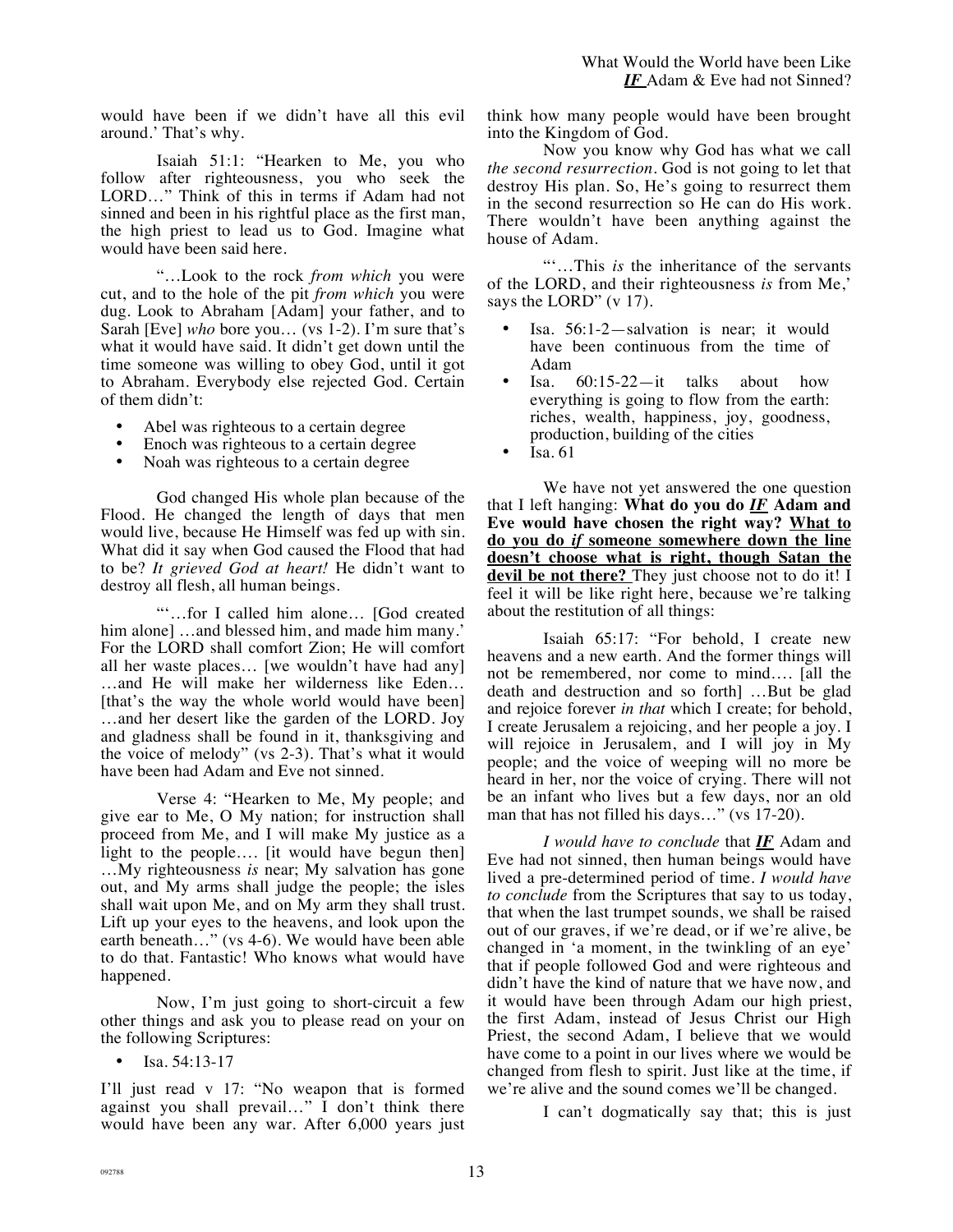something to think on. What about the one who sins? Who chooses to not follow God?

"…for the child will die a hundred years old; but the sinner *who is* a hundred years old shall be accursed" (v 20). I feel that those who would sin, they would die, and instead of being changed, death would be the exception rather than the rule. We're told in Rom. 5 that death passed to all human beings because of what Adam did in his sin. If Adam had not sinned, then death would have been the exception and death would have been applied on an individual selective basis upon those who so chose to go against God. Death would be an ignominious thing.

Let's see how the Holy Days may have been—the same Holy Days—*IF* Adam and Eve had not sinned.

## **1. The Feast of Trumpets:**

We've often wondered why there are two new years in the Hebrew calendar. There are two because of sin. God changed His plan and He told the children of Israel, 'This shall be to you the beginning of months in the spring—first month. But originally the first month was what we call the seventh month. So, I think Trumpets would have kept us in remembrance of the creation of Adam and Eve. We would be looking back to God through the priesthood of Adam.

## **2. Atonement:**

I believe Atonement would have been enacted right then. What does Atonement picture? *The binding of Satan the devil!* Mankind would have been at-one with God starting right then!

# **3. Feast of Tabernacles:**

What did we learn that the Feast of Tabernacles pictures for us? *When God will be dwelling with His people!* Would God still be dwelling on the earth with human beings if Adam and Eve had not sinned? *I believe He would be!* It would be picturing that we would be all together with God.

# **4. The Last Great Day:**

I believe The Last Great Day would have been commemorating the giving of the Holy Spirit. I base that on:

John 7:37: "Now, in the last day, the great *day* of the Feast, Jesus stood and called out, saying, 'If anyone thirsts, let him come to Me and drink. The one who believes in Me, as the Scripture has said, out of his belly shall flow rivers of living water.' But this He spoke concerning the Spirit, which those who believed in Him would soon receive; for *the* Holy Spirit was not yet *given*  because Jesus was not yet glorified" (vs 37-39).

I believe The Last Great Day would not necessarily be called that then, I think that would have been the receiving of the Holy Spirit.

# **5. Passover:**

I believe that the Passover would commemorate that death would not pass on to those who followed God, but that death would pass on to those who sinned.

## **6. Days of Unleavened Bread:**

I think that would have pictured a righteous life without sin, walking in God's ways willingly.

# **7. Pentecost:**

I think Pentecost would have pictured the day when we would be transformed from flesh to spirit if we succeeded and qualified for salvation under the priesthood of Adam.

I know that some of these things right at the end sound a little bit speculative, but I'm just trying to put it into a perspective that maybe through the Holy Days we can understand it. I think one of the things that gave me the key to understand this was when I understood that the children of Israel did not go into the 'promised land' when God had originally determined, but God changed His plan and they came in 38-1/2 years later.

The world would have been an absolutely wonderful place. We would have had such a wonderful life in the flesh, with no sin, no war. There would have been a low-level of sin, obviously, for those who chose not to go God's way, but it wouldn't be like it is now. Only those who chose to have an evil nature would have it. It wouldn't be automatic. What a celebration that would be!

- Can you imagine what the plan of God would have been like if we didn't have all this intervening time of sin in between?
- Can you imagine what the final Feast would have been with God the Father coming back to the earth, had the earth done the things the way God originally wanted?

The history of the world would have been entirely different! But I guess that's what you say about Monday morning quarterbacking! Or you can say 6,000 years of looking back and Monday morning quarterbacking on that.